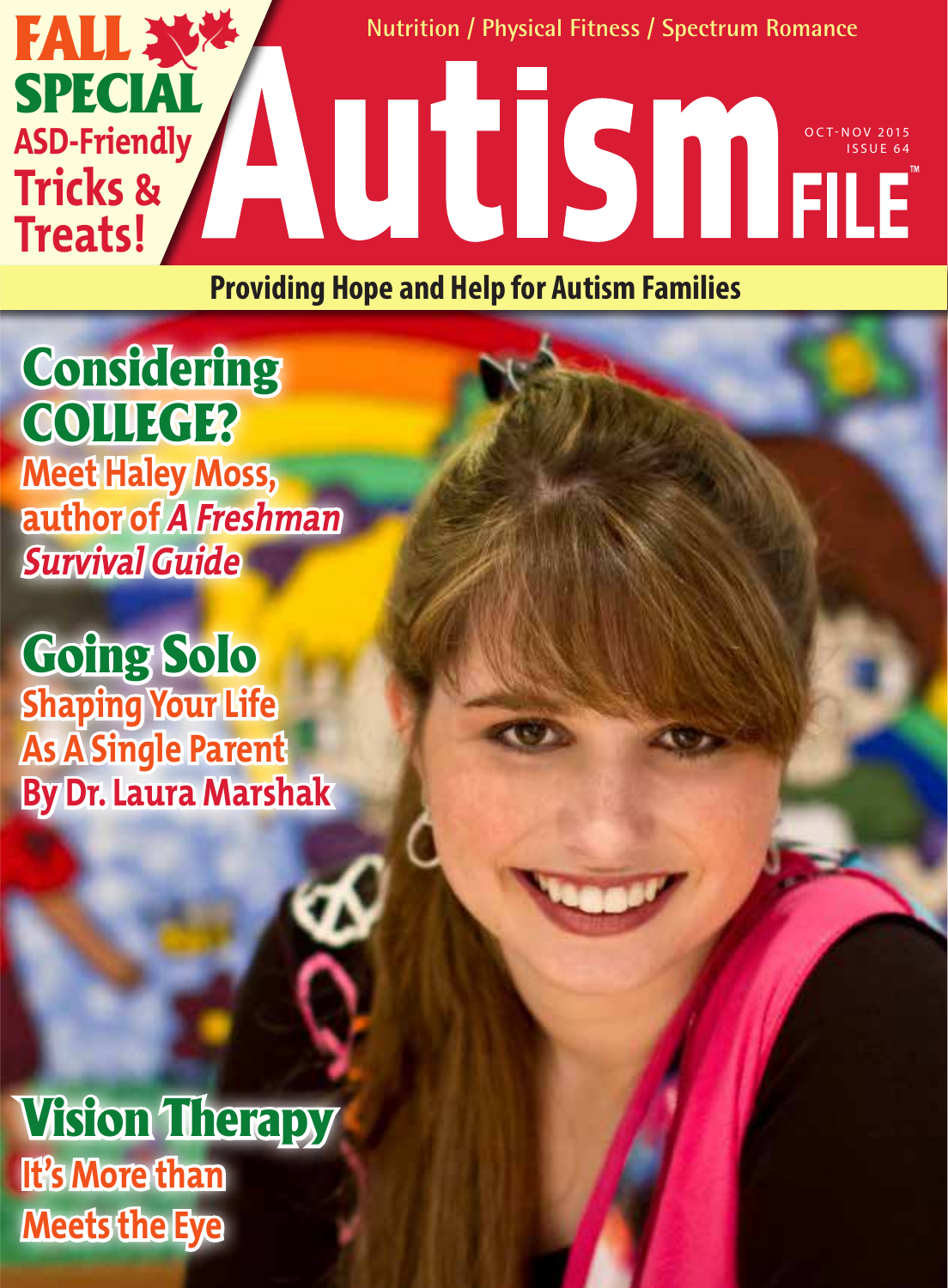# **Take Control of your Family's Health!** COLD **&** FLU **Season is Almost Here—**

*Despite what you've likely been told, getting sick this time of year is not inevitable*

**BY DEIRDRE IMUS**

**Much like birthdays, anniver-**<br>
saries, and the holidays, cold<br>
annual occurrences that just kind of saries, and the holidays, cold and flu season is one of those sneaks up on you. Except instead of parties, gifts, and good cheer, you're stuck in bed sneezing, coughing, and

battling a fever—or taking care of a family member doing the same.

Getting a cold each year, or maybe even catching the flu, is unavoidable, or so you've been told. Germs will be germs, and they'll do as they please. Aside from good hand-washing,

#### DEIRDRE IMUS...



…**National Leader for Children's Health and the Environment** Deirdre Imus, founder of the site devoted to environmental health, www.imusenvironmentalhealth. org, is President and Founder of The Deirdre Imus Environmental Health Center® at Hackensack University Medical Center and Co-Founder/Co-Director of the Imus Cattle Ranch for Kids with Cancer. She is a *New York Times* best-selling author and a frequent contributor to FoxNewsHealth.com, and Fox Business Channel. In her quest to clean up the environment for our kids, Deirdre developed the award-winning

Greening The Cleaning® program and product line, which replaces the hazardous ingredients commonly found in cleaning agents with environmentally-responsible, less toxic ingredients whenever possible. The program and products are used throughout the country in schools, healthcare facilities, and businesses. covering your mouth when you sneeze, and avoiding contact with sick people, there's not much you can do to protect yourself or your loved ones from contracting one of these viruses. Right?

Wrong.

As with so many other maladies, there are natural, effective ways to prevent cold and flu germs from entering your body and your home, and to reduce the severity of symptoms when they do. Life with a child on the autism spectrum can be challenging on the most normal of days—adding even a mild illness like a cold into the equation can throw everybody temporarily off balance.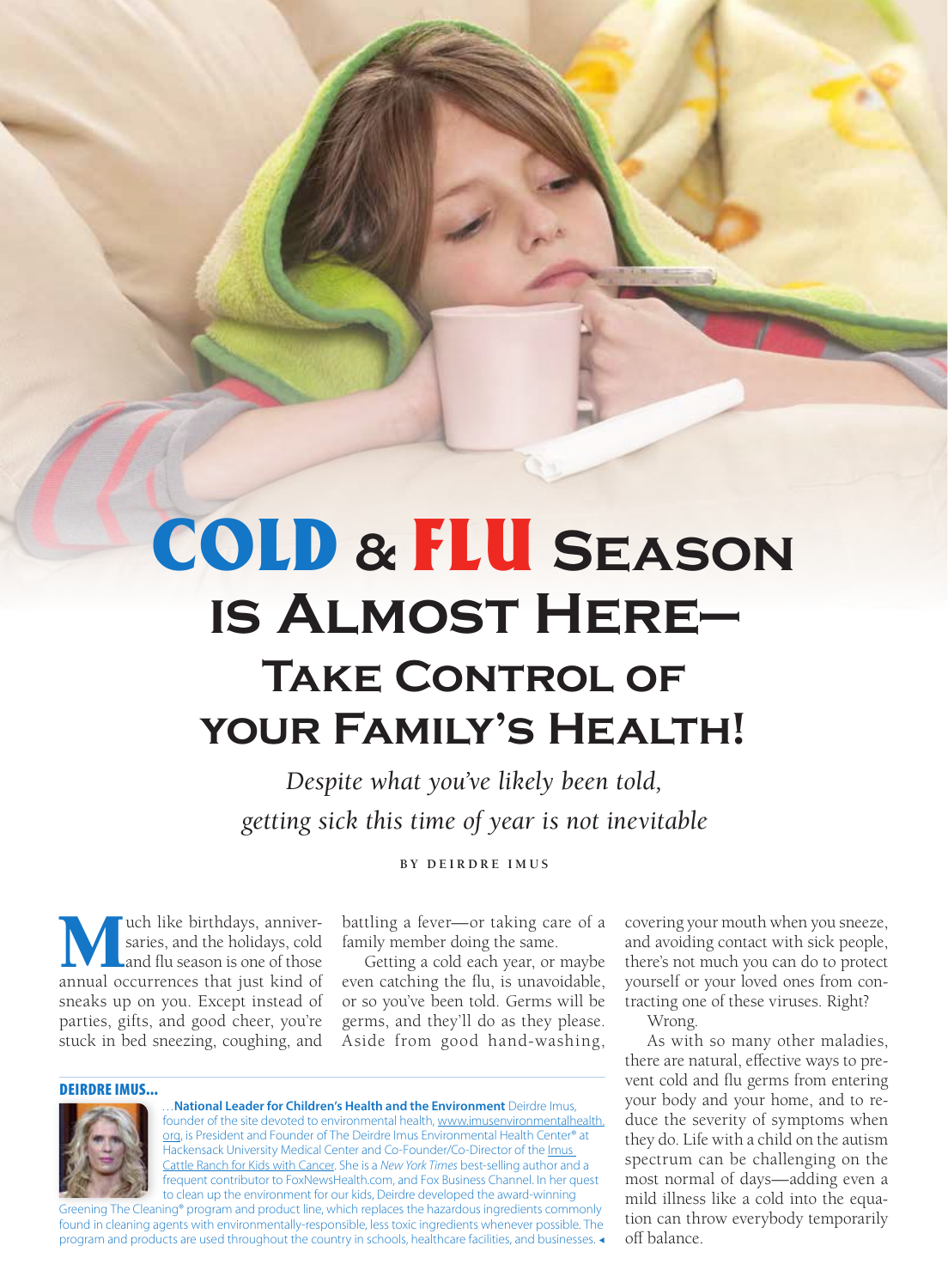#### **A LITTLE COMMON SENSE**

First, it's important to discern whether you're dealing with the common (yet still irritating) cold, or the much more serious influenza virus. Colds rarely cause fevers, and the symptoms come on slowly, usually starting with a sore throat and leading to a stuffy, runny nose that lingers for a few days. The flu, by contrast, tends to hit people like a truck, with a fever, sore throat, headache, congestion and cough coming on quickly, and often all at once.

Americans catch over 425 million colds each year, and up to 20 percent of people in this country will contract the flu, according to the U.S. Centers for Disease Control and Prevention (CDC). Common colds are the main reason that children miss school and adults miss work. Keeping your immune system up to snuff is one of the most crucial steps you can take to avoid getting sick.

One of the most effective and easiest methods of dodging illness is something we should all do several times a day, simply because it's good manners: wash your hands! Do it after you use the restroom, of course, but also after you've shaken someone's hand, kissed hello, been on public transportation, attended a party, gone

*One of the most effective and easiest methods of dodging illness is something we should all do several times a day, simply because it's good manners: wash your hands!* 

to the gym, and many other situations. You can never be too careful, especially in the cold weather, when we're all spending copious amounts of time indoors with the windows shut, allowing germs to fester and spread faster than usual.

 $\blacktriangle$ 

When you do wash, use a non-toxic soap that is free of ammonia, dyes, phenols, phosphates, sulfates, and artificial fragrances. Also keep hand sanitizers within reach at all times, but avoid ones containing chemicals like triclosan or synthetic fragrances. Instead, look for products that use natural antibacterial ingredients made from essential oils like lemon, clove, cinnamon, rosemary and eucalyptus



oil to name a few. Personally, I use Dr. Young's Thieves Hand Purifier and essential oils.

#### **GOOD NUTRITION IS CRUCIAL**

Vitamin deficiencies can cause various medical problems, and roughly three-quarters of Americans—from the elderly to the newly born—are deficient in vitamin D3, which has been linked to the health of nearly

every organ in the body, as well as the i m m u n e system. Ask your doctor to check your vitamin D3 levels, and consider supple-

menting what you need to achieve the optimal amount in your body.

Not surprisingly, dietary habits strongly impact immunity. Eat plenty of fresh, organic leafy greens (like kale, chard, and broccoli) and cruciferous vegetables (like cauliflower, brussels sprouts, radishes, and cabbage). They're good for you every day of the year, but their high vitamin C content comes in especially handy during cold and flu season. If your little ones won't gobble these items down with ease, try including them in a smoothie, or letting them dip veggies into hummus.

Also, try eating more fermented foods like sauerkraut, miso, and sugar-free strained Greek yogurt, which boost your overall wellness by promoting intestinal health. Acting as probiotics (which can also be taken as supplements), fermented foods aid digestion, improve immune function, and up vitamin B levels, all key in warding off sickness.

## **BOOSTING THE IMMUNE SYSTEM**

It may be tough to push yourself on those bitterly freezing days, but according to the American College of Sports Medicine, people who exercise report fewer colds than their inactive peers. One recent survey revealed